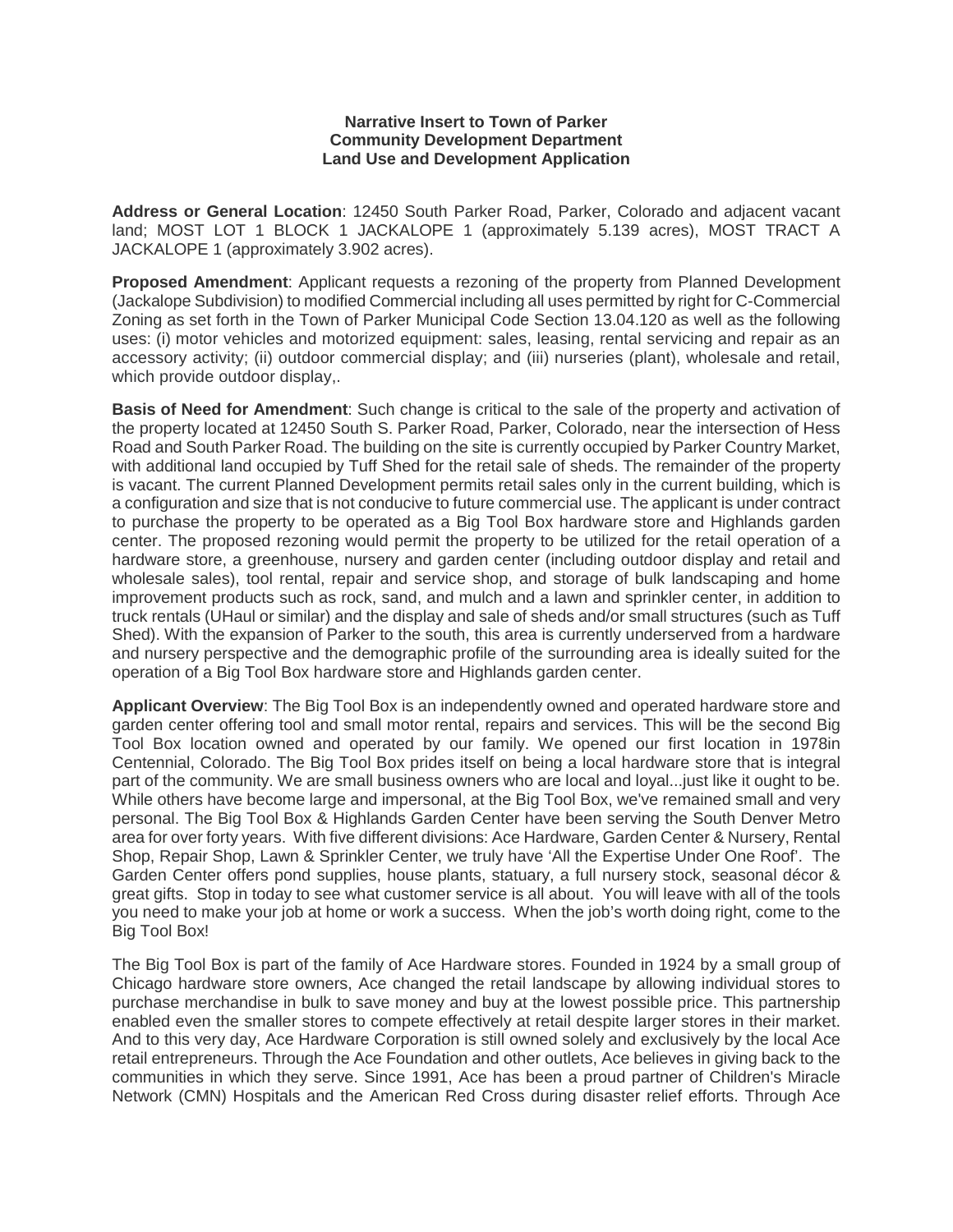retailers and customers, vendor partners, and Corporate team members, we have raised over \$100 million for CMN Hospitals and have supported the American Red Cross through both monetary and product donations when a disaster strikes.

**Project Overview**: Ace stores come in all sizes and shapes based on the needs of each individual neighborhood. The Big Tool Box offers a wide variety of paint, lawn and garden, tools, local niche services and virtually anything you'll ever need to fix, repair and maintain your home, property or business. And of course, we are most certainly the place with the helpful hardware folks! The Big Tool Box – Parker will take all the best aspects of our first location and, with all the knowledge we've gained over the years, improve upon it. At 15,000 square feet, the hardware store will provide a vast selection of tools, paint, lawn sprinkler parts, plumbing supplies, electrical supplies, lawn & garden inventory, outdoor living items and much more. The 5800 square foot indoor garden center will have a 4100 square foot attached greenhouse and a 29,000 square foot outdoor retail display area. The garden center and nursery will stock a diverse array of annuals, perennials, shrubs, trees, ornamentals, vegetables, gardening supplies, fountains, statues, gifts, décor, outdoor furniture, pond supplies and more. The repair shop and rental center will be housed in a 3600 square foot building separate from the hardware store and garden center. In the shop our expert mechanics will service everything from Stihl Chainsaws and trimmers to riding mowers, skid loaders and small homeowner tractors. Our rental center will rent hand tools, power equipment, grills, party supplies, Uhaul trucks and trailers in addition to filling and refilling propane.

Ace is consistently rated by customers as more convenient with more knowledgeable and helpful store associates than the major competitors (see table below). We believe this differentiates us from the "big box" hardware stores that are impersonal and don't achieve our level of service.

|                                                       | <b>ACE</b>            |                 | [Lowe's]        |
|-------------------------------------------------------|-----------------------|-----------------|-----------------|
| <b>ARE CONVENIENTLY</b><br><b>LOCATED:</b>            | $79^{\circ}$          | $62^*$          | 53 <sup>°</sup> |
| <b>HAVE HELPFUL STORE</b><br><b>ASSOCIATES:</b>       | $78^{\circ}$          | 59%             | 61%             |
| <b>HAVE KNOWLEDGABLE</b><br><b>STORE ASSOCIATES:</b>  | $\mathbf{77}^{\circ}$ | $60^{\circ}$    | $62^{\circ}$    |
| <b>EASY TO FIND PRODUCTS</b><br>I'M LOOKING FOR:      | $72^{\circ}$          | 65%             | $64^{\circ}$    |
| <b>HAVE QUICK CHECKOUTS</b>                           | 63 <sup>°</sup>       | 51 <sup>°</sup> | $49^{\circ}$    |
| <b>STANDS FOR VALUES THAT</b><br>ARE SIMILAR TO MINE: | 54%                   | $43^{\circ}$    | 41 <sup>%</sup> |

The proposed development of the property will be designed to meet the goals and objectives of the Parker Road corridor zone standards as outlined in the town of Parker commercial design standards updated January 17, 2017, sections iii and ix; subject to a separate re-plat and site plan application review and approval by town staff. In general, the development will include building and landscape architecture and design that contributes to a cohesive, unified and visually interesting streetscape; will conform to class-a retail standards supporting an image of high quality and value; will provide for